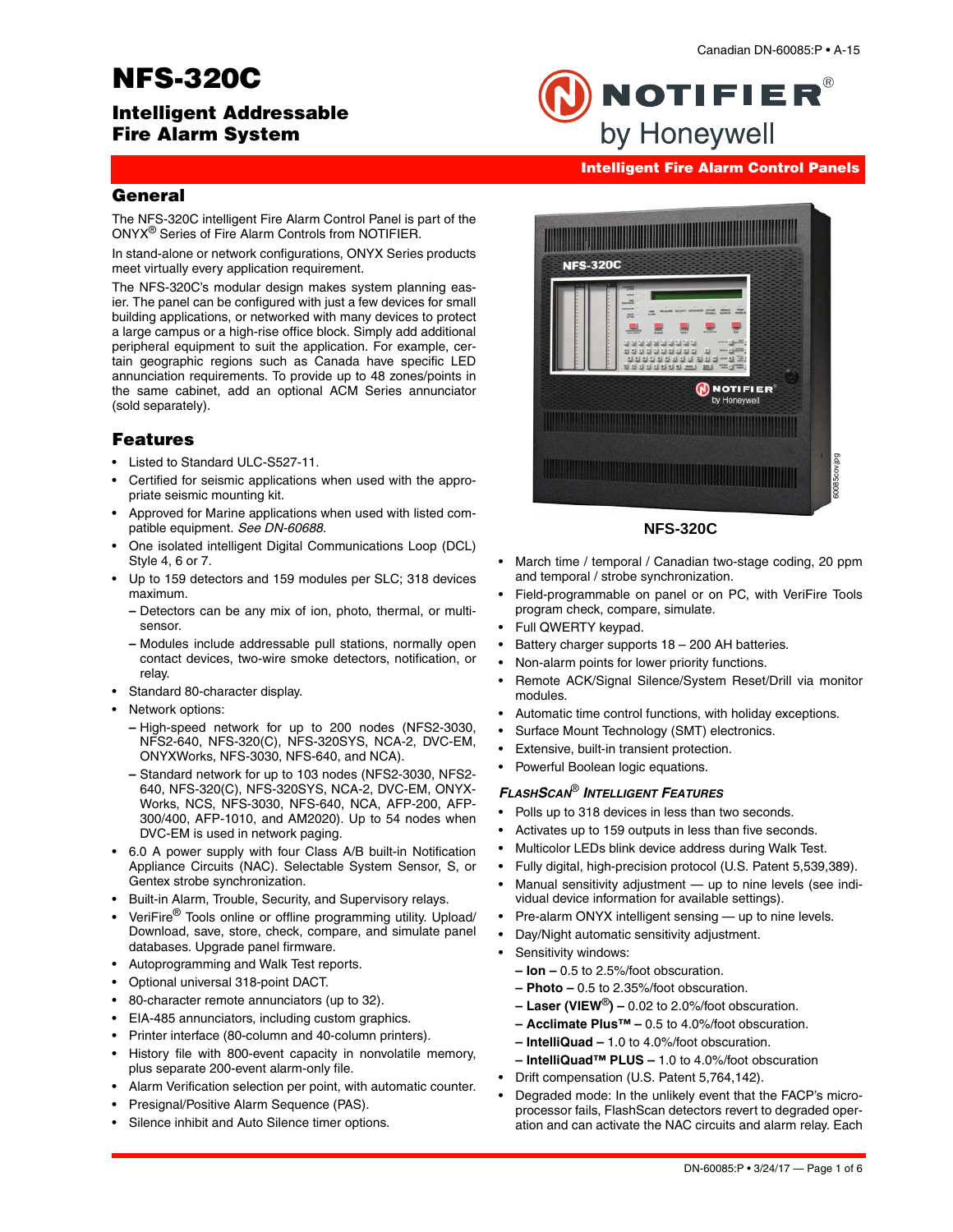of the four built-in panel circuits includes a Disable/Enable switch for this feature.

- Multi-detector algorithm involves nearby detectors in alarm decision (U.S. Patent 5,627,515).
- Automatic detector sensitivity testing (NFPA-72 compliant).
- Maintenance alert (two levels).
- Self-optimizing pre-alarm.

### *FSL-751A VIEW (VERY INTELLIGENT EARLY WARNING) SMOKE DETECTION TECHNOLOGY*

- Advanced ONYX intelligent sensing algorithms differentiate between smoke and non-smoke signals (U.S. Patent 5,831,524).
- Addressable operation pinpoints the fire location.
- Early warning performance comparable to the best aspiration systems at a fraction of the lifetime cost.

### *FAPT-851A ACCLIMATE PLUS*

### *LOW-PROFILE INTELLIGENT MULTI-SENSOR*

- Detector automatically adjusts sensitivity levels without operator intervention or programming. Sensitivity increases with heat.
- Microprocessor-based technology; combination photo and thermal technology.
- Low-temperature warning signal at 40°F  $\pm$  5°F (4.44°C  $\pm$ 2.77°C).

### *FSC-851A INTELLIQUAD*

### *ADVANCED MULTI-CRITERIA DETECTOR*

- Detects all four major elements of a fire (smoke, heat, CO, and flame).
- Automatic drift compensation of smoke sensor and CO cell.
- High nuisance-alarm immunity.

## *INTELLIGENT FAAST*® *DETECTORS FSA-5000A, FSA-8000A, FSA-20000A AND FSA-20000P*

- Connects directly to the SLC loop of compatible ONYX series panels.
- Provides five event thresholds that can be individually programmed with descriptive labels for control-by-event programming; uses five detector addresses.
- Uses patented particle separator and field-replaceable filter to remove contaminants.
- Advanced algorithms reject common nuisance conditions
- FSA-5000A covers 5,000 square feet through one pipe.
- FSA-8000A covers 8,000 square feet through one pipe.
- FSA-20000A covers 28,800 square feet through one to four pipes.
- FSA-20000P covers 28,800 square feet through one to four addressable pipes. Supports addressable pipes to pinpoint location of alarm events.

### *FCO-851A INTELLIQUAD***™ PLUS**

### *ADVANCED MULTI-CRITERIA FIRE/CO DETECTOR*

- Detects all four major elements of a fire.
- Separate signal for life-safety CO detection.
- Optional addressable sounder base for Temp-3 (fire) or Temp-4(CO) tone.
- Automatic drift compensation of smoke sensor and CO cell.
- High nuisance-alarm immunity.

### *RELEASING FEATURES*

- Ten independent hazards.
- Sophisticated cross-zone (three options).
- Delay timer and Discharge timers (adjustable).
- Abort (four options).
- Low-pressure CO2 listed.

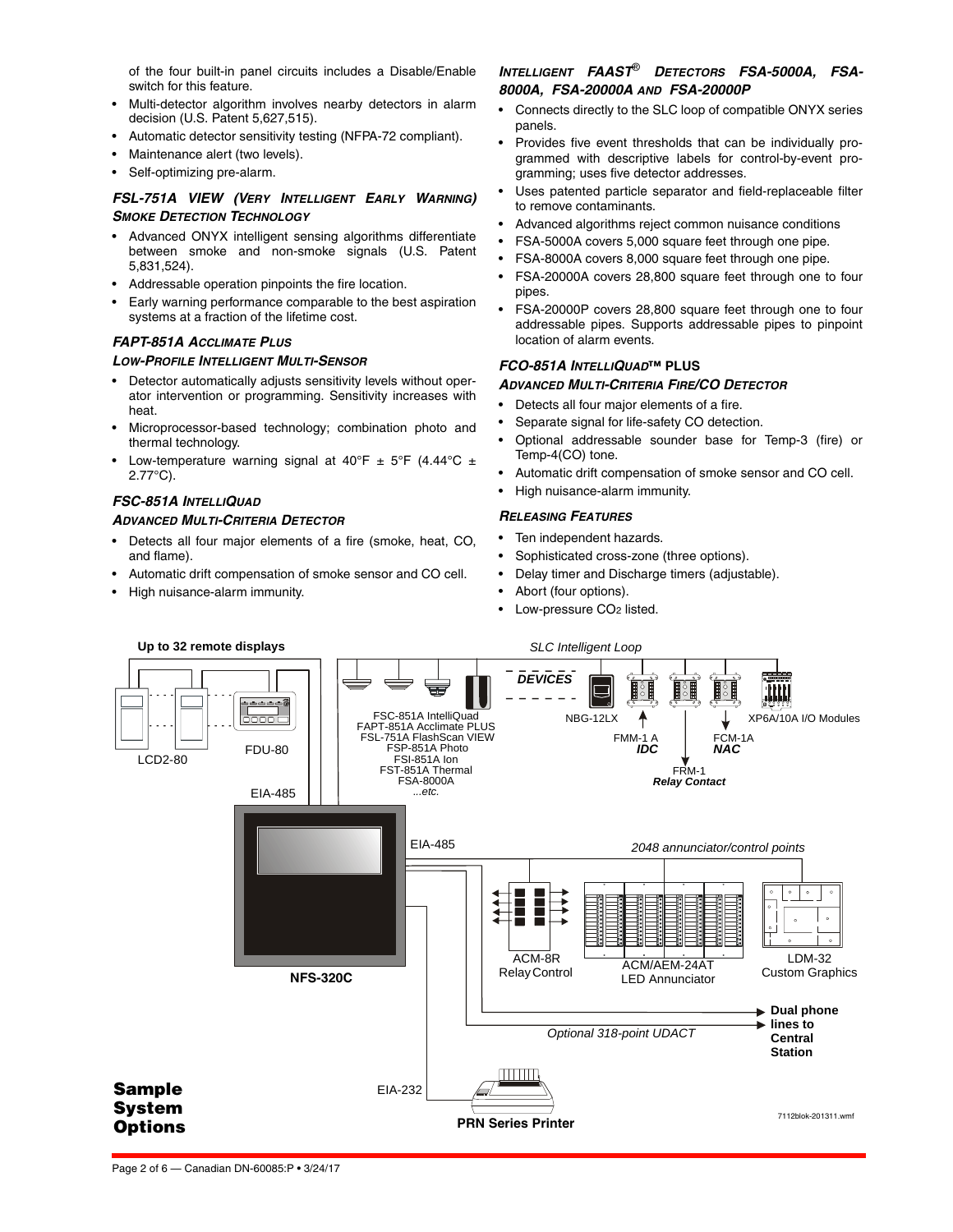### *VOICE FEATURES*

• Integrates with FirstCommand Series. *See DN-60772. Note: Only NFC-50/100 and NFC-LOC are approved for Canadian applications.*

### *HIGH-EFFICIENCY OFFLINE SWITCHING*

### *3.0 A POWER SUPPLY (6.0 A IN ALARM)*

- 120 VAC.
- Displays battery current/voltage on panel (with display).

# **FlashScan, Exclusive World-Leading Detector Protocol**

At the heart of the NFS-320C is a set of detection devices and device protocol — FlashScan (U.S. Patent 5,539,389). FlashScan is an all-digital protocol that gives superior precision and high noise immunity.

In addition to providing quick identification of an active input device, this protocol can also activate many output devices in a fraction of the time required by competitive protocols. This high speed also allows the NFS-320C to have the largest device per loop capacity in the industry — 318 points — yet every input and output device is sampled in less than two seconds. The microprocessor-based FlashScan detectors have bicolor LEDs that can be coded to provide diagnostic information, such as device address during Walk Test.

# **ONYX Intelligent Sensing**

Intelligent sensing is a set of software algorithms that provides the NFS-320C with industry-leading smoke detection capability. These complex algorithms require many calculations on each reading of each detector, and are made possible by the highspeed microcomputer used by the NFS-320C.

**Drift Compensation and Smoothing:** Drift compensation allows the detector to retain its original ability to detect actual smoke, and resist false alarms, even as dirt accumulates. It reduces maintenance requirements by allowing the system to automatically perform the periodic sensitivity measurements required by NFPA 72. Smoothing filters are also provided by software to remove transient noise signals, such as those caused by electrical interference.

**Maintenance Warnings:** When the drift compensation performed for a detector reaches a certain level, the performance of the detector may be compromised, and special warnings are given. There are three warning levels: (1) Low Chamber value; (2) Maintenance Alert, indicative of dust accumulation that is near but below the allowed limit; (3) Maintenance Urgent, indicative of dust accumulation above the allowed limit.

**Sensitivity Adjust:** Nine sensitivity levels are provided for alarm detection. These levels can be set manually, or can change automatically between day and night. Nine levels of prealarm sensitivity can also be selected, based on predetermined levels of alarm. Pre-alarm operation can be latching or selfrestoring, and can be used to activate special control functions.

**Self-Optimizing Pre-Alarm**: Each detector may be set for "Self-Optimizing" pre-alarm. In this special mode, the detector "learns" its normal environment, measuring the peak analog readings over a long period of time, and setting the pre-alarm level just above these normal peaks.

**Cooperating Multi-Detector Sensing:** A patented feature of ONYX intelligent sensing is the ability of a smoke sensor to consider readings from nearby sensors in making alarm or prealarm decisions. Without statistical sacrifice in the ability to resist false alarms, it allows a sensor to increase its sensitivity to actual smoke by a factor of almost two to one.

# **Field Programming Options**

**Autoprogram** is a timesaving feature. The FACP "learns" what devices are physically connected and automatically loads them in the program with default values for all parameters. Requiring less than one minute to run, this routine allows the user to have almost immediate fire protection in a new installation, even if only a portion of the detectors are installed.

**Keypad Program Edit (with KDM-R2)** The NFS-320C, like all NOTIFIER intelligent panels, has the exclusive feature of program creation and editing capability from the front panel keypad, *while continuing to provide fire protection*. The architecture of the NFS-320C software is such that each point entry carries its own program, including control-by-event links to other points. This allows the program to be entered with independent perpoint segments, while the NFS-320C simultaneously monitors other (already installed) points for alarm conditions.

VeriFire® Tools is an offline programming and test utility that can greatly reduce installation programming time, and increase confidence in the site-specific software. It is Windows®-based and provides technologically advanced capabilities to aid the installer. The installer may create the entire program for the NFS-320C in the comfort of the office, test it, store a backup file, then bring it to the site and download from a laptop into the panel.

# **Placement of Equipment in Chassis and Cabinet**

The following guidelines outline the NFS-320C's flexible system design.

**Wiring:** When designing the cabinet layout, consider separation of power-limited and non-power-limited wiring as discussed in the *NFS-320/C/E Installation Manual*.

It is critical that all mounting holes of the NFS-320C are secured with a screw or standoff to ensure continuity of Earth Ground.

**Networking:** If networking two or more control panels, each unit requires a Network Communication Module or High-Speed Network Communication Module (HS-NCM can support two nodes; see "Networking Options" on page 5). These modules can be installed in any option board position (see manual), and additional option boards can be mounted in front of them.

# **KDM-R2 Controls and Indicators**

**Program Keypad:** QWERTY type (keyboard layout).

**12 LED Indicators:** Power; Fire Alarm; Pre-Alarm; Security; Supervisory; System Trouble; Signals Silenced; Points Disabled; Control Active; Abort; Pre-Discharge; Discharge.

**Keypad Switch Controls:** Acknowledge/Scroll Display; Signal Silence; Drill; System Reset; Lamp Test.

**LCD Display:** 80 characters (2 x 40) with long-life LED backlight.

# **Product Line Information**

- "Configuration Guidelines" on page 4
- "Main System Components" on page 4
- "Networking Options" on page 5
- "Auxiliary Power Supplies and Batteries" on page 4
- "Audio Options" on page 4
- "Compatible Devices, EIA-232 Ports" on page 4
- "Compatible Devices, EIA-485 Ports" on page 4
- "Compatible Intelligent Devices" on page 4
- "Enclosures, Chassis, and Dress Plates" on page 5
- "Other Options" on page 5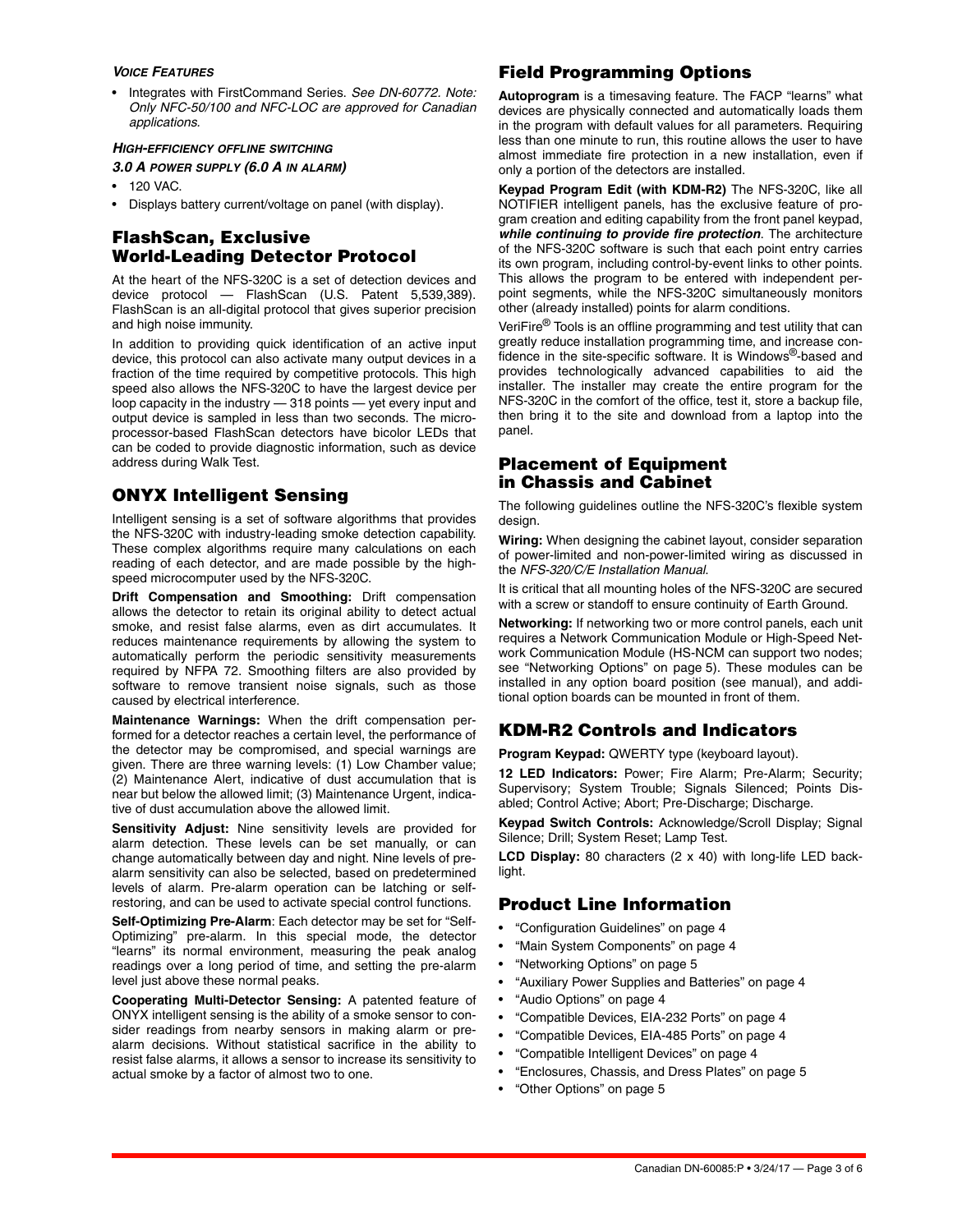#### *CONFIGURATION GUIDELINES*

*The NFS-320C system ships assembled; description and some options follow. See "Enclosures, Chassis, and Dress Plates" on page 5 for information about mounting peripherals.*

*NOTE: Stand-alone and network systems require a main display. On stand-alone systems, the panel's keypad provides the required display. On network systems (two or more networked fire panel nodes), at least one NCA-2, NCS, or ONYXWorks annunciation device is required. For NCA-2, see DN-7047.*

### *MAIN SYSTEM COMPONENTS*

**NFS-320C:** The standard, factory-assembled NFS-320C system includes the following components: one control panel mounted on chassis (120 V operation — ships with grounding cable, battery interconnect cables, and document kit); one integral power supply mounted to the control panel; one primary display KDM-R2 keypad/display; and one cabinet for surface or semi-flush mounting. *Purchase batteries separately. One or two option boards may be mounted to the NFS-320 cabinet, with one visible to the left of the display and one inside; additional option boards can be used in remote cabinets. See Canadian applications manual addendum 52747.*

**NFS-320C-FR:** Same as NFS-320C but in French language. **TR-320:** Trim ring for the NFS-320C cabinet.

### *AUXILIARY POWER SUPPLIES AND BATTERIES*

**ACPS-610:** 6.0 A or 10.0 A addressable charging power supply. *See DN-60244.* 

**FCPS-24S6C/8C:** Remote 6 A and 8 A power supplies. See DN-6297. For use only as a NAC expander.

**BAT Series:** Batteries. NFS-320 uses two 12 volt, 18 to 200 AH batteries. *See DN-6933.*

### *AUDIO OPTIONS*

**NFC-50/100:** 25 watt, 25 VRMS, emergency Voice Evacuation Control Panel (VECP) with integral commercial microphone, digital message generator, and Class A or Class B speaker circuits. *See DN-60772.* 

#### *COMPATIBLE DEVICES, EIA-232 PORTS*

**PRN-7:** 80-column printer. *See DN-60897* 

**VS4095/5:** Keltron printer, 40-column, 24 V. Mounted in external backbox. *See DN-3260.* (Not ULC-listed.)

**DPI-232:** Direct Panel Interface, specialized modem for extending serial data links to remotely located FACPs and/or peripherals; mount on NFS-320 chassis. *See DN-6870.*

### *COMPATIBLE DEVICES, EIA-485 PORTS*

**ACM-24AT:** ONYX Series ACS annunciator – up to 96 points of annunciation with Alarm or Active LED, Trouble LED, and switch per circuit. Active/Alarm LEDs can be programmed (by powered-up switch selection) by point to be red, green, or yellow; the Trouble LED is always yellow. *See DN-6862.*

**AEM-24AT:** Same LED and switch capabilities as ACM-24AT, expands the ACM-24AT to 48, 72, or 96 points. *See DN-6862.*

**ACM-48A:** ONYX Series ACS annunciator – up to 96 points of annunciation with Alarm or Active LED per circuit. Active/Alarm LEDs can be programmed (by powered-up switch selection) in groups of 24 to be red, green, or yellow. Expandable to 96 points with one AEM-48A. *See DN-6862.*

**AEM-48A:** Same LED capabilities as ACM-48A, expands the ACM-48A to 96 points. *See DN-6862.*

**ACM-8R:** Remote Relay Module with eight Form-C contacts. Can be located up to 6,000 ft. (1828.8 m) from panel on four wires. *See DN-3558.*

**LCD-80: ACS mode.** 80-character, backlit LCD display. Mounts up to 6,000 ft. (1828.8 m) from panel. Up to 32 per FACP. *See LCD-80/LCD-80TM (DN-3198).*

**FDU-80:** Terminal mode. 80-character, backlit LCD display. Mounts up to 6,000 ft. (1828.8 m) from panel. Up to 32 per FACP. Not for use as a primary display in Canada. *See FDU-80 (DN-6820).*

**LCD2-80:** Terminal and ACS mode. 80-character, backlit LCD display. Mounts up to 6,000 ft. (1828.8 m) from panel. Up to 32 per FACP. Not for use as primary display in Canadian applications. *See DN-60548.*

**LDM:** Lamp Driver Modules LDM-32, LDM-E32, and LDM-R32; remote custom driver modules. *See DN-0551.* 

**SCS:** Smoke control stations SCS-8, SCE-8, with lamp drivers SCS-8L, SCE-8L; eight (expandable to 16) circuits (HVAC only). *See DN-4818.*

**TM-4:** Transmitter Module. Includes three reverse-polarity circuits and one municipal box circuit; mount on NFS-320C chassis or remotely. *See DN-6860.*

**UDACT-2:** Universal Digital Alarm Communicator Transmitter, 636 channel. *See DN-60686.* 

**UZC-256:** Programmable Universal Zone Coder provides positive non-interfering successive zone coding. Microprocessor-controlled, field-programmable from IBM®-compatible PCs (requires optional programming kit). Mounts in BB-UZC or other compatible chassis (purchased separately). *See DN-3404.*

### *COMPATIBLE INTELLIGENT DEVICES*

**FSA-5000A:** Intelligent FAAST® XS Fire Alarm Aspiration Sensing Technology. Intelligent aspirating smoke detector for applications up to 5,000 sq.ft., with ULC listing.

**FSA-8000A:** Intelligent FAAST® XM Fire Alarm Aspiration Sensing Technology. Intelligent aspirating smoke detector for applications up to 8,000 sq.ft., with ULC listing. *See DN-60792.*

**FSA-20000A:** Intelligent FAAST® XT Fire Alarm Aspiration Sensing Technology. Intelligent aspirating smoke detector for applications up to 28,800 sq.ft., with ULC listing. *See* DN-60849.

**FSA-20000P** FAAST® XT PRO Intelligent Aspiration Detector For applications up to 28,800 sq. ft. (2601 sq. m.) through one to four addressable pipes. See DN-60792

**FSB-200A:** Intelligent beam smoke detector. *See DN-6985.*

**FSB-200SA:** Intelligent beam smoke detector with integral sensitivity test. *See DN-6895.*

**FSC-851A:** FlashScan IntelliQuad Advanced Multi-Criteria Detector. *See DN-60412.* 

**FCO-851A:** FlashScan IntelliQuad PLUS Advanced Multi-Criteria Fire/CO Detector. *See DN-60689.* 

**FSI-851A:** Low-profile FlashScan ionization detector. *See DN-6934.*

**FSP-851A:** Low-profile FlashScan photoelectric detector. *See DN-6935.*

**FSP-851TA:** Low-profile FlashScan photoelectric detector with 135°F (57°C) thermal. *See DN-6935.*

**FSP-851RA:** Remote-test capable photoelectric detector for use with DNR(W) duct detector housings. *See DN-6935.* 

**FST-851A:** FlashScan thermal detector 135°F (57°C). *See DN-6936.*

**FST-851RA:** FlashScan thermal detector 135°F (57°C) with rate-of-rise. *See DN-6936.*

**FST-851HA:** FlashScan 190°F (88°C) high-temperature thermal detector. *See DN-6936.*

**FAPT-851A:** FlashScan Acclimate Plus low-profile multi-sensor detector. *See DN-6937.*

**FSL-751A:** FlashScan VIEW laser photo detector. *See DN-6886.*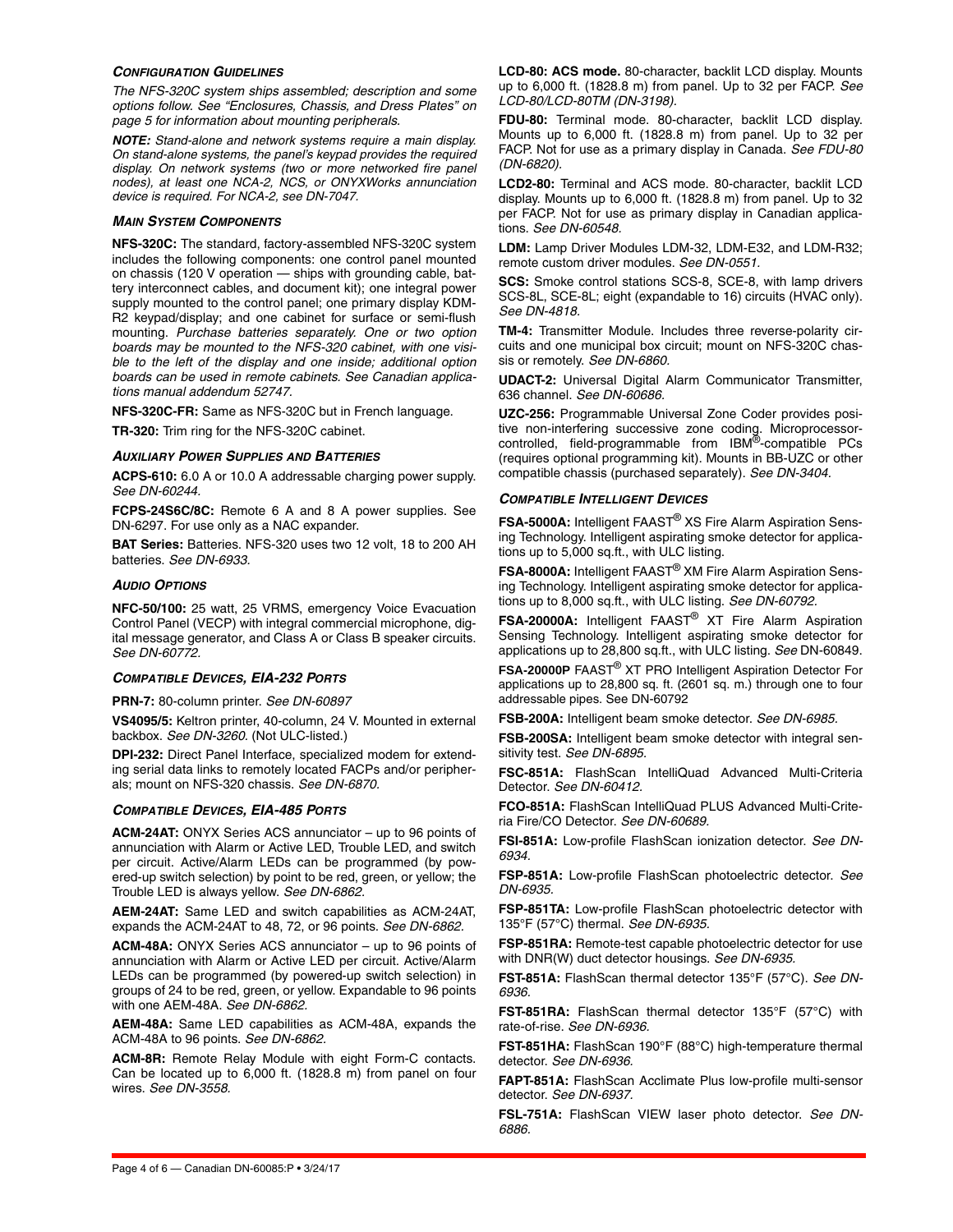**DNRA:** InnovairFlex low-flow non-relay duct-detector housing (order FSP-851A/FSP-851RA separately). Replaces FSD-751PL/FSD-751RPL. *See DN-60429.* 

**DNRWA:** Same as above with NEMA-4 rating, watertight. *See DN-60429.* 

**B224RBA:** Low-profile relay base. See DN-60054.

**B224BIA:** Isolator base for low-profile detectors. See DN-60054.

**B210LPA:** Low-profile base. Standard U.S. style. Replaces B710LPA. See DN-60054.

**B501A:** European-style, 4" (10.16 cm) base. See DN-60054.

**B200SA:** Intelligent programmable sounder base, capable of producing a variety of tone patterns including ANSI Temporal 3. Compatible with sychronization protocol. *See DN-60054.* 

**B200SCOA:** Based on B200SA, with added CO detector markings in English/French.

**B200SRA**: Sounder base, Temporal 3 or Continuous tone. See DN-60054.

**FMM-1A:** FlashScan monitor module. *See DN-6720.*

**FDM-1A:** FlashScan dual monitor module. *See DN-6720.*

**FZM-1A:** FlashScan two-wire detector monitor module. *See DN-6720.*

**FMM-101A:** FlashScan miniature monitor module. *See DN-6720.*

**FCM-1A:** FlashScan control module. *See DN-6724.*

**FCM-1-RELA:** FlashScan releasing control module. *See DN-60390.*

**FRM-1A:** FlashScan relay module. *See DN-6724.*

**FDRM-1A:** FlashScan dual monitor/dual relay module. *See DN-60709.*

**NBG-12LX:** Manual pull station, addressable. *See DN-6726.*

**N-MPS series:** Manual pull stations, addressable and conventional. For use in Canada only. *See DN-5497.*

**FM-955:** Addressable pull station with two FMM-101A modules.

**FM-9551:** Addressable pull station with one FMM-101A module. **FM-955-20C:** Addressable pull station with two open contacts.

**FM-9551S20C:** Addressable pull station with one open and one closed extra contacts.

**ISO-XA:** Isolator module. *See DN-2243.*

**ISO-6A**: Six Fault isolator module. *See* DN-60844.

**XP6-CA:** FlashScan six-circuit supervised control module. *See DN-6924.*

**XP6-MAA:** FlashScan six-zone interface module; connects intelligent alarm system to two-wire conventional detection zone. *See DN-6925.*

**XP6-RA:** FlashScan six-relay (Form-C) control module. *See DN-6926.*

**XP10-MA:** FlashScan ten-input monitor module. *See DN-6923.*

**SLC-IM:** SLC integration module, for VESDAnet detectors. *See DN-60755\*

#### *NETWORKING OPTIONS*

**NCM-W, NCM-F:** Standard Network Communications Modules. Wire and multi-mode fiber versions available. *See DN-6861*.

**HS-NCM-W/MF/SF/WMF/WSF/MFSF:** High-speed Network Communications Modules that can connect to two nodes. Wire, single-mode fiber, multi-mode fiber, and media conversion models are available. *See DN-60454.*

**RPT-W, RPT-F, RPT-WF:** Standard-network repeater board with wire connection (RPT-W), multi-mode fiber connection (RPT-F), or allowing a change in media type between wire and fiber (RPT-WF). Not used with high-speed networks. *See DN-6971.* 

**ONYXWorks:** UL-listed graphics PC workstation, software, and computer hardware. *See DN-7048 for specific part numbers.* **NFN-GW-EM-3:** NFN Gateway, embedded. *See DN-60499.* 

**NWS-3: NOTI•FIRE•NET™** Web Server. *See DN-6928.*

**CAP-GW:** Common Alerting Protocol Gateway. *See DN-60756.*  **VESDA-HLI-GW:** VESDAnet high-level interface gateway. *See DN-60753.*

**LEDSIGN-GW:** UL-listed sign gateway. Interfaces with classic and high-speed NOTI•FIRE•NET networks through the NFN Gateway. *See DN-60679.* 

**OAX2-24V:** UL-listed LED sign, used with LEDSIGN-GW. *See DN-60679.* 

#### *ENCLOSURES, CHASSIS, AND DRESS PLATES*

**CAB-BM Marine System:** Protects equipment in shipboard and waterfront applications. Also order **BB-MB** for systems using 100 AH batteries. For a full list of required and optional equipment, see *DN-60688.* 

**NFS-LBB:** Battery Box (required for batteries over 26 AH).

**NFS-LBBR:** Same as above, but red.

**SEISKIT-320/B26:** Seismic mounting kit. Required for seismiccertified applications with NFS-320C and BB-26. Includes battery bracket for two 26 AH batteries.

**SEISKIT-LBB:** Seismic kit for the NFS-LBB. Includes battery bracket for two 55 AH batteries.

#### *BACKBOXES*

*NOTE: "C" suffix indicates ULC-Listed model.*

**ABF-1DBC** Annunciator Flush Box with Door.

**ABF-2DBC** Annunciator Flush Box with Door

**ABS-1TBC** Annunciator Surface Box

**ABS-1BC** Annunciator Surface Box

**ABS-2DC** Annunciator Surface Box

**ABS-4DC** Annunciator Surface Box

**BB-UZC:** Backbox for housing the UZC-256. Required for NFS-320 applications, black. For red, order BB-UZC-R.

#### *OTHER OPTIONS*

**411 Series:** Slave Digital Alarm Communicator Transmitters. *See DN-6619*.

**IPGSM-4GC:** Internet and Digital Cellular Fire Alarm Communicator. Provides selectable configurable paths: cellular only, IP only, or IP primary with cellular backup. Connects to the primary and secondary ports of a DACT. *See DH-60769.* 

**NFS-320-RB:** Replacement board with central processing unit *NOTE: Keypad must be removed before shipping old unit out for repair.*

**NFS-320-RBC-FR:** Replacement board with central processing unit, Canadian French. *NOTE: Keypad must be removed before shipping old unit out for repair.*

*NOTE: For other options including compatibility with retrofit equipment, refer to the panel's installation manual, the SLC manual (for intelligent DCL equipment), and the Device Compatibility Document.*